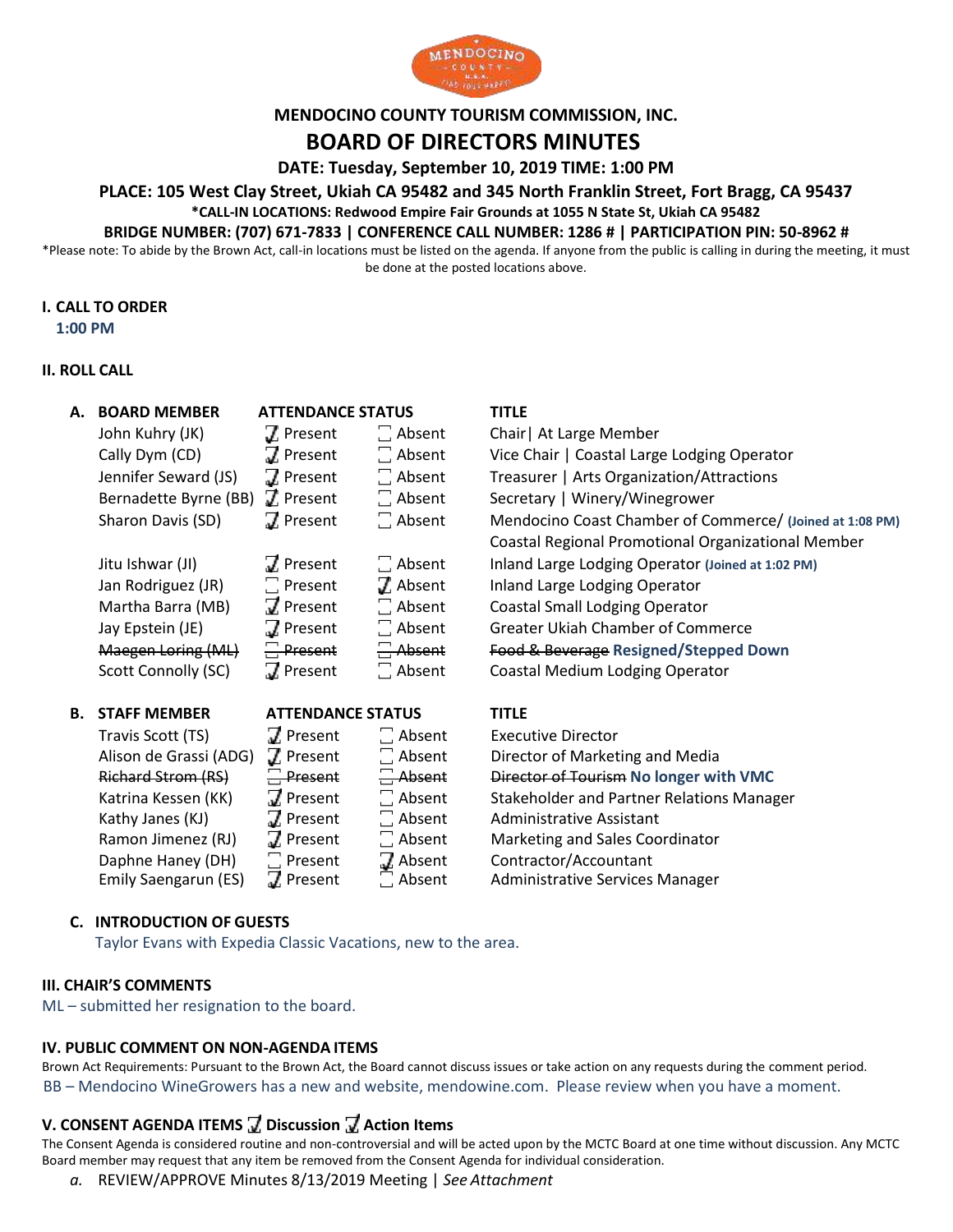- *b.* REVIEW/APPROVE June 2019 Financials | *See Attachment*
- *c.* REVIEW/APPROVE July 2019 Financials | *See Attachment*

**JS motioned for approval of all items on the consent agenda, BB 2nd, roll call; all present approved, 1 absent, motion passes.** 

- **VI. PERSONNEL COMMITTEE UPDATE ꙱ Discussion ꙱ Action Item**
- (NEXT MEETING: TBD)

a. No report As of 9/9/2019 RS no longer an employee of VMC, waiting on attorney to deliver signed separation agreement.

# **VII. EXECUTIVE DIRECTOR REPORT ꙱ Discussion**

- a. VMC Quarterly Report | April 2019 June 2019 | Please review
- b. VMC Annual Report | FY 18/19 | Please review
- *c.* VMC Community Collaborations and Participation |August 2019 | *See Attachment*
- d. General Reporting
	- BB Conjunctive labeling ballet 80% in favor. | Gold Metal Wine showing at the Boonville Fair | November 1, 2019 Harvest Party | New Website Up | Actively looking for new directors.
	- SD Sponsored West Co. Mendocino Start Up Event | 9/15/2019 Building renovations started | 2020 Visitor Guide Starting and Whale Fest Started.
	- TS The North Coast Tourism Commission, including Julie Benbow, meeting is scheduled for September 19, 2019. We have drafted agenda to review its current direction, what steps to take next, accept RS resignation. Jennifer will attend too. VMC will offer to administrate the organization and we will call for a financial audit.

# **VIII. FINANCE COMMITTEE UPDATE ꙱ Discussion**

- a. Committee Chair Report | Awaiting true up | moving smoothly
- **b.** Resolution | Move Savings to RCU | Open New Credit Card with RCU | *See Attachment* **꙱ Discussion ꙱ Action Item CD motioned for approval resolution, movement of savings and opening of new credit card with Redwood Credit**  Union, JS 2<sup>nd</sup>, roll call; all present approved, 1 absent, motion passes.

## **IX. MARKETING COMMITTEE UPDATE ꙱ Discussion**

- a. Media Matters Worldwide Campaign Synopsis | *See Attachment* | Highly successful/ 34.6 million impressions|
- b. Media Matters Worldwide Media Plan 2019-2020 | *See Attachment* | Launched 9/9/2019 ending March 2020 |Notes: JK – Research legislation, see how it will affect us?
- *c.* Happyland Players Guide | *See Attachment* | Finished and ready to distribute
- *d.* PR 2018-2019 Wrap-up Report | *See Attachment* | Report out
- *e.* VMC Impact Report | July 2019 | *See Attachment* | Report out
- *f.* PR Hits Inland and Coastal | *See Attachment* | Report out | Notes: JK Should we put some more money into advertising inland and less into the areas that are selling themselves? ADG – Everything is on the Coast vs. Inland. JK - ADG – Most of our Hotels are Coastal. When the Thatcher opens, more Inland options. JK - Reporting shows the Coast is getting the most attention. ADG - Writers will only write about things that interest them. JK – Over the past 10 years Koli's beginning of the year goal numbers have been similar and she has always way over delivers by the end of the year. A trend, the goal numbers are in a safety zone. CD – If they want to go to the coast, they want to go to the coast. We have full control over the press releases. ADG – If we had water towers in Ukiah, we would have more interest in the area, one of our best reviewed press releases. JK – More energies and efforts should be put into our harder areas to sell. MB – We need to be innovative, unique and creative. BB – New things, like the helicopter tours Goldeneye are going to start offering. Leverageable items. ADG – We strive for diversity in our press releases. JS – We have great lakes, wineries, hiking trails, tons to do and the hotels are adequate, new ideas and itineraries? JE – Local off roading opportunities, inland. MB – Lake Mendocino needs clean up, but has potential. JK - Intention equals love, how do we generate interest inland. Hunting? A lot of the tax dollars are going to the coast. TS – Huge effort coming from Festival and Marketing to promote both Coastal and Inland. JK – Need data showing effort, more press releases for inland.

## **X. FESTIVAL COMMITTEE UPDATE ꙱ Discussion**

a. Committee Chair Report | Spring Feast set for April  $17 -$  May  $3<sup>rd</sup>$  | Idea: "Live like a local" with a similar tag line | + Big Tent Event